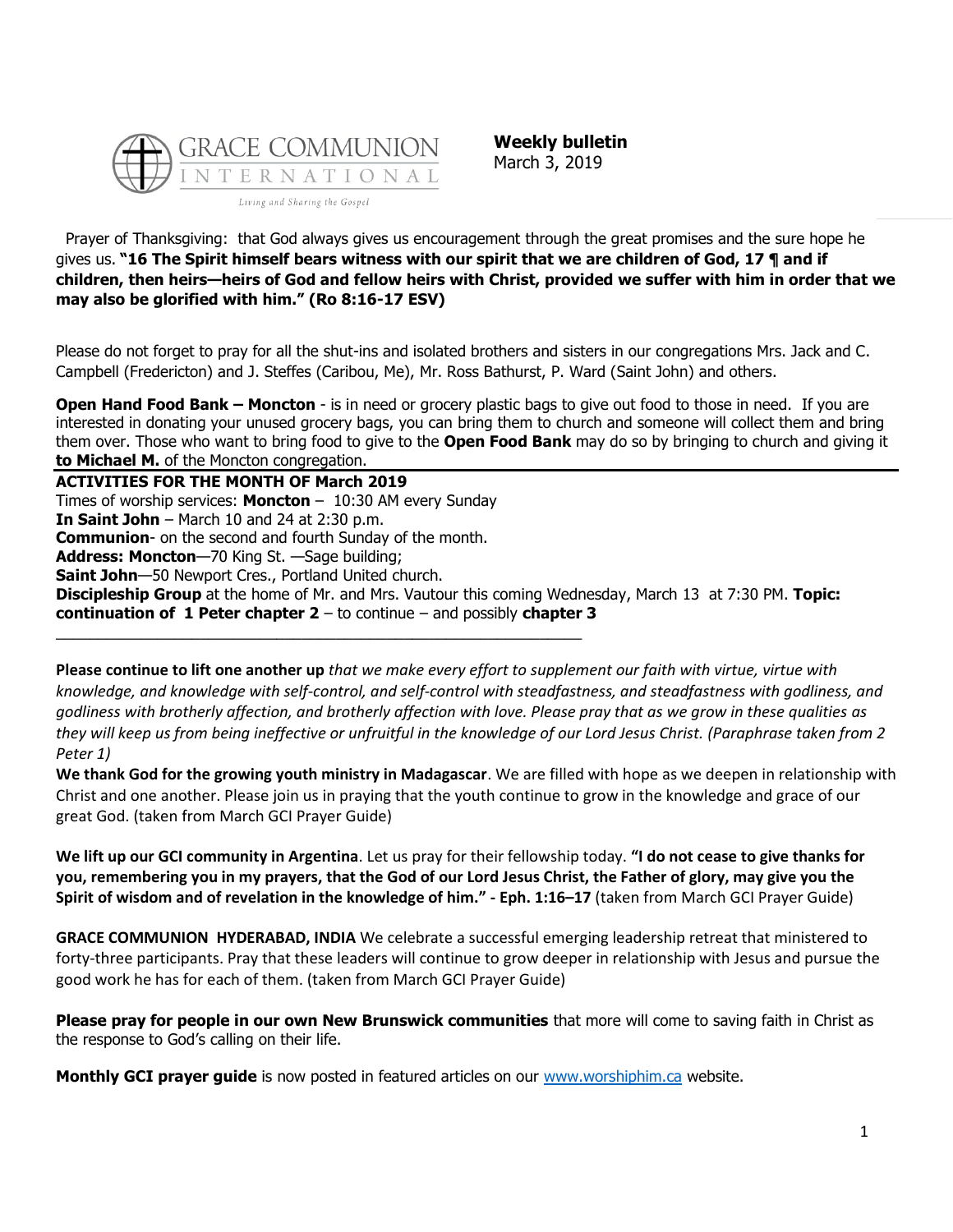# **AUDIO SERMONS are also now uploaded to YouTube.ca. To listen to those sermons, you can Google Grace Communion International New Brunswick or go to**

https://www.youtube.com/channel/UCqKazyWhmKmDZy69vJcFfPq. Please pray that they will be a source of inspiration in sharing the good news of the gospel of Jesus Christ to a wider audience. They continue to be available in our local website at www.worshiphim.ca

**\_\_\_\_\_\_\_\_\_\_\_\_\_\_\_\_\_\_\_\_\_\_\_\_\_\_\_\_\_\_\_\_\_\_\_\_\_\_\_\_\_\_\_\_\_\_\_\_\_\_\_\_\_\_\_\_\_\_\_\_\_\_\_\_\_\_\_\_\_\_\_\_\_\_\_\_\_\_**

**The good news of the gospel is a message to be shared with others.** Please pray that God will give us the love and wisdom to be able to share this message with others in a loving, clear and confident matter as we participate in his missional work on the earth in our generation. "**5 ¶ Conduct yourselves wisely toward outsiders, making the best use of the time. 6 Let your speech always be gracious, seasoned with salt, so that you may know how you ought to answer each person." (Col 4:5-6 ESV)**

**Please pray** that God will put an end to the senseless violence happening in North America continent and other parts of the world.

**Pray that we will see the good works that God has prepared for us in advance** so that we can enthusiastically participate in the on-going work He is doing now on this earth in bringing people in relationship with him in Jesus by the Holy Spirit.

**Please pray, as per Jesus' instructions, the disciples prayer**, **"Our Father in heaven, hallowed be your name. <sup>10</sup> Your kingdom come, your will be done, on earth as it is in heaven" (Matt 6:9-10)** as our world is suffering so much and in need of complete restoration by the King of kings, Jesus. As we are his royal priesthood, let us proclaim the excellencies of him who called us out of darkness into his marvelous light, as we are instructed in 1 Peter 2.

**Pray for the world and for all people**: we live in a world that does not know the way to peace. Important to pray as we are instructed by the apostle Paul — "**1 ¶ First of all, then, I urge that supplications, prayers, intercessions, and thanksgivings be made for all people, 2 for kings and all who are in high positions, that we may lead a peaceful and quiet life, godly and dignified in every way. 3 This is good, and it is pleasing in the sight of God our Savior," (1Ti 2:1–3 ESV) \_\_\_\_\_\_\_\_\_\_\_\_\_\_\_\_\_\_\_\_\_\_\_\_\_\_\_\_\_\_\_\_\_\_\_\_\_\_\_\_\_\_\_\_\_\_\_\_\_\_\_\_\_\_\_\_\_\_\_\_\_\_\_\_\_\_\_\_\_\_\_\_\_\_\_\_\_\_\_\_\_\_\_\_**

# **OLD TESTAMENT LAWS: DOES GOD MAKE MISTAKES?**

(From: [https://www.gci.org/articles/does-god-make-mistakes/\)](https://www.gci.org/articles/does-god-make-mistakes/)

God does not change [\(Malachi 3:6;](https://biblia.com/bible/niv/Mal%203.6) [James 1:17\)](https://biblia.com/bible/niv/James%201.17). Indeed, his Hebrew name Yahweh indicates that he is The One Who Is, or the Eternal One (Exodus  $3:14$ ). But if God remains the same, how can his laws change? Can the Eternal give temporary laws?

### **God gives certain commands to some people but not to others.**

It is obvious throughout Scripture that God does in fact give commands to some people but not to others. Commands he gave to Noah do not apply to others. When he told Abraham to sacrifice his son [\(Genesis 22:2\)](https://biblia.com/bible/niv/Gen%2022.2), he did not intend for anyone else to go and do likewise. When he commanded Moses to lead the Israelites out of Egypt, he did not intend for anyone else to do it.

When he told Joshua to go around an enemy city seven days in a row  $(Joshua 6:2-5)$ , he was not creating a law for all future followers. Similarly, when Jesus commanded his disciples to go only to the cities of Israel [\(Matthew 10:5-6\)](https://biblia.com/bible/niv/Matt%2010.5-6), he was not creating an eternal law.

Even though God remains the same and his purpose remains the same, he sometimes gives commands that are suited to a particular person and circumstance. When we read a command God gave Abraham, we do not have to assume that we must also obey it. When we read a command given to the Jews, we do not assume that we must do it, too. Some of the commands he gave through Moses are still valid for us today; others are not, and we want to know how to discern the difference.

### **Animal sacrifices**

Most Christians know that God commanded his people in the Old Testament to make animal sacrifices. Every day, they had rituals to perform, animals to kill and burn on the altar. There were various washings, grain offerings, wine offerings, and other offerings. Most Christians also know (by observation, if nothing else) that Christianity does not involve any animal offerings. What God once commanded, he no longer requires.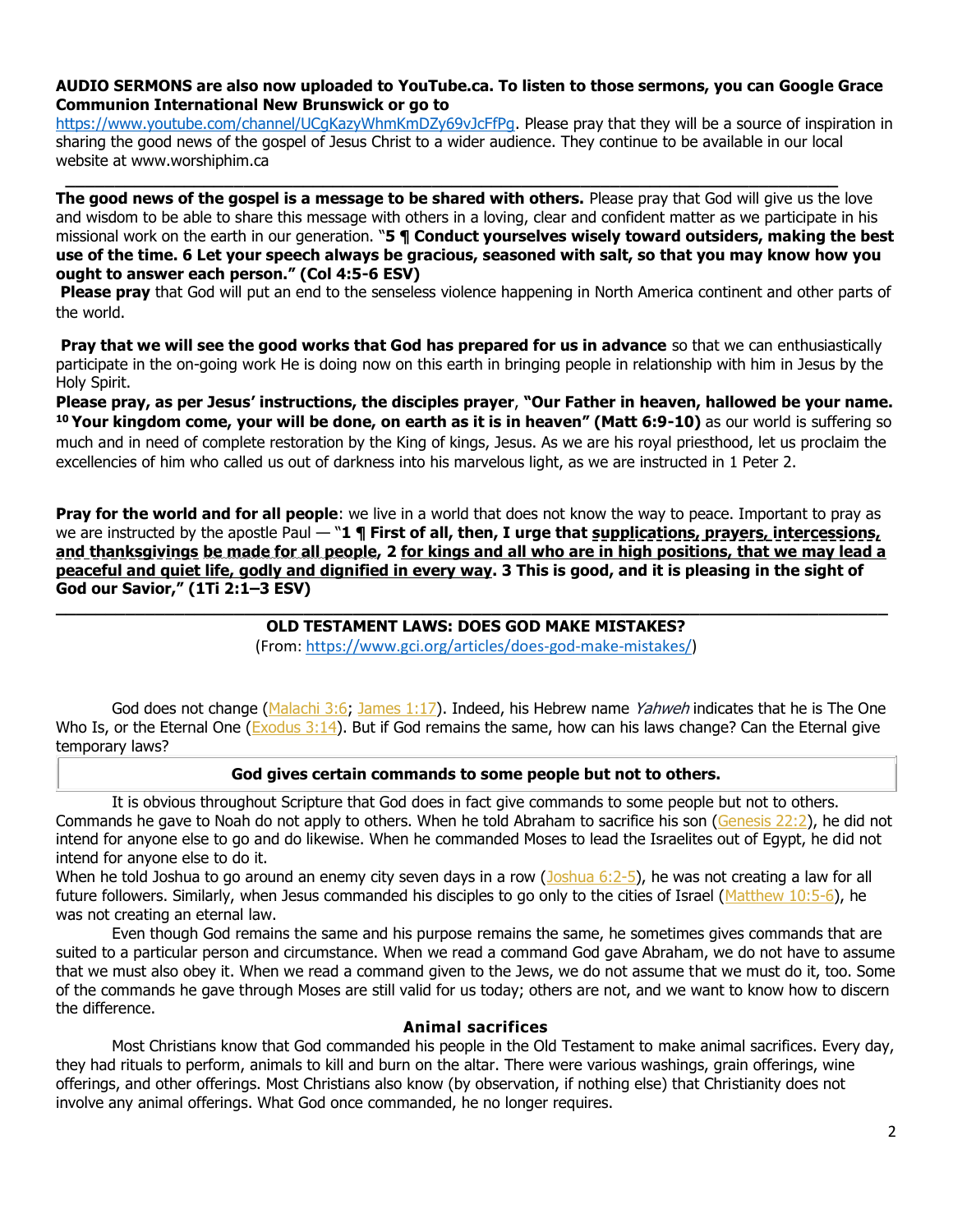#### **In this case we would be wrong to try to do what Israel was commanded to do.**

We can see this explained in the book of Hebrews, chapter 10. The law was only a shadow, verse 1 says, not the reality of salvation. We could compare it to a sketch or a simple diagram, not the full picture. Or it is a silhouette, not the real person. Although the law had "the same sacrifices repeated endlessly year after year," it was not able to make the worshippers complete, and it could not cleanse their consciences (verse 2). "It is impossible for the blood of bulls and goats to take away sins" (verse 4).

So when Christ came into the world, he said (quoting one of the Psalms) that sacrifices were not what God really wanted (verse 5). And by doing God's will, Christ did away with the need for sacrifices (verses 9, 18). Christ did what they could only symbolize, and now that the reality is here, we no longer need the picture. The sacrifices were only a temporary command, given to the nation of Israel until Christ would come and fulfill what the sacrifices symbolized. God gave these commands — but he did not give them to us. We can't assume that "if they were good enough for Israel, they are good enough for us." No, in this case we would be wrong to try to do what Israel was commanded to do. We are a different people.

I use the example of sacrifices because it is something that all Christians agree on: These commandments given to Israel do not apply to us today. God himself, in the Scriptures, has told us so.

Earlier in the book of Hebrews, we are told that "there must also be a change of the law" ( $Hebrews$ , 7:12). The subject in that chapter is the priesthood. The Law of Moses said that only Levites could be priests. But Jesus Christ is our priest now, and the fact that he is a priest (even though he is not a Levite) shows that there has been a change in the law. The law that restricted the priesthood to Levites is no longer in force. The Eternal's laws have changed.

# **The law told people that they were sinful, but it could not cleanse their consciences.**

So, the book of Hebrews tells us, "The former regulation is set aside because it was weak and useless (for the law made nothing perfect), and a better hope is introduced, by which we draw near to God" (verses 18-19). We draw near to God by Jesus Christ, of course, but notice those strong words about the law that God had given: It was weak and useless. It told people that they were sinful, but it could not cleanse their consciences. It could not forgive their sins. It was not the way that God was trying to save people. It had only a temporary purpose.

Later, we are told that there was something wrong with the first covenant (the agreement that God made with the Israelites at Mt. Sinai). The people couldn't keep their part of the deal. God knew they couldn't, but he made the covenant with them, anyway. It would be like us making a contract to sell our house for ten million dollars, knowing full well that the "buyer" didn't have any money. Something is wrong with an agreement like that. God made this agreement with Israel even though he knew that they couldn't live up to the bargain.

### **We need a Savior, not more and better laws. We need supernatural rescue.**

God had a purpose in this, of course. It was one step in his purpose to bring us salvation. But it was just a preparatory step. It was designed to show that people could not keep laws. We need a Savior, not more and better laws. We need supernatural rescue, not more guidance and teaching.

### **A temporary law**

Paul asks, "What, then, was the purpose of the law? It was added because of transgressions until the Seed to whom the promise referred had come" ( $Galatians 3:19$ ). It was a temporary addition, designed from the start to be in force only until Christ came. That is why sacrifices and offerings are no longer needed. The same law that restricted the priesthood to Levites, the same law that commanded animal sacrifices, is all swept away by the coming of Christ. "The law was put in charge to lead us to Christ," Paul writes (verse 24). "Now that faith has come, we are no longer under the supervision of the law" (verse 25). The law that Moses gave no longer supervises our relationship with God. We do not look to Levitical priests or sacrifices or rituals or anything else that is found only in the Law of Moses. Instead, we look to Christ. We trust in him for our salvation, not in our ability to keep laws.

Paul says the same thing in a different way in Ephesians 2. There he discusses the laws that separated Jews and Gentiles, laws that Jews had to keep to make them different from Gentiles. (Many of the laws we mentioned above were never given to Gentiles, and God did not expect Gentiles to keep them; they would cause Jews to be different from Gentiles. This purpose is specifically mentioned for some laws, such as in [Leviticus 20:24-25.](https://biblia.com/bible/niv/Lev%2020.24-25))

The law created a barrier between the two peoples, and it created some hostility between them. But Christ destroyed this barrier "by abolishing in his flesh the law with its commandments and regulations" ([Ephesians 2:14-15\)](https://biblia.com/bible/niv/Eph%202.14-15). He did this, Paul says, to reconcile both people to God through his cross (verse 16).

Jesus did not die to remove human-made laws. In God's sight, human religious laws were never in force in the first place. But Jesus' death did set aside God-made laws, such as animal sacrifices, because they had been designed in